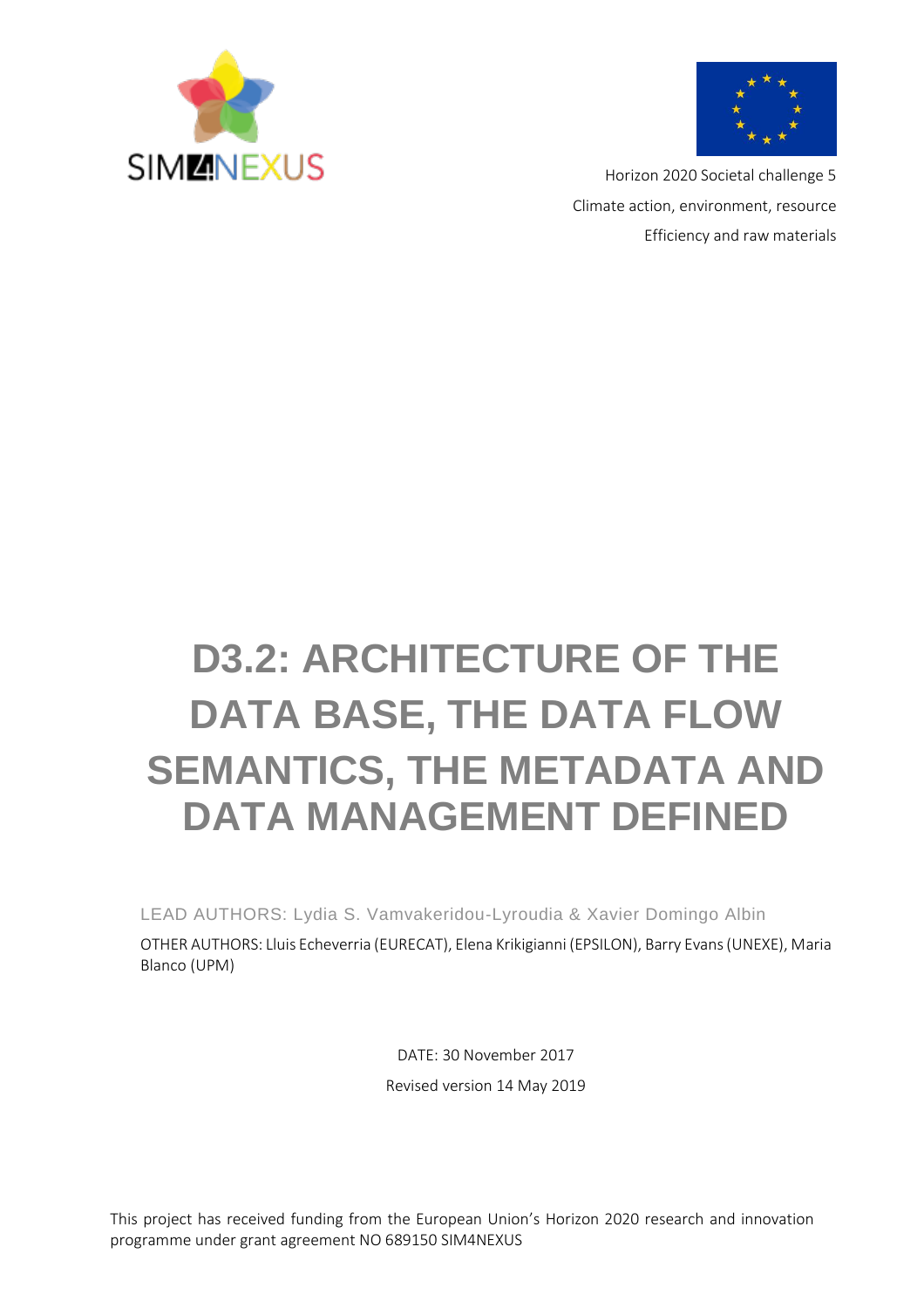| <b>PROJECT</b>             | Sustainable Integrated Management FOR the NEXUS of water-land-<br>food-energy-climate for a resource-efficient Europe (SIM4NEXUS)   |
|----------------------------|-------------------------------------------------------------------------------------------------------------------------------------|
| <b>PROJECT NUMBER</b>      | 689150                                                                                                                              |
| <b>TYPE OF FUNDING</b>     | <b>RIA</b>                                                                                                                          |
| <b>DELIVERABLE</b>         | D3.2: ARCHITECTURE OF THE DATA BASE, THE DATA FLOW<br>SEMANTICS, THE METADATA AND DATA MANAGEMENT DEFINED                           |
| WP NAME/WP NUMBER          | Thematic Models and Integration / WP3                                                                                               |
| <b>TASK</b>                | <b>Task 3.1</b>                                                                                                                     |
| <b>VERSION</b>             | 2.0                                                                                                                                 |
| <b>DISSEMINATION LEVEL</b> | Public                                                                                                                              |
| <b>DATE</b>                | 07/11/2017(Date of this version) - 30/11/2017 (Due date)                                                                            |
| <b>LEAD BENEFICIARY</b>    | <b>UNEXE</b>                                                                                                                        |
| <b>RESPONSIBLE AUTHOR</b>  | Lydia S. Vamvakeridou-Lyroudia (UNEXE)                                                                                              |
| <b>AUTHOR(S)</b>           | Xavier Domingo Albin (EURECAT), Lluis Echeverria (EURECAT), Elena<br>Krikigianni (EPSILON), Barry Evans (UNEXE), Maria Blanco (UPM) |
| <b>INTERNAL REVIEWER</b>   | Floor Brouwer (WUR)                                                                                                                 |

### DOCUMENT HISTORY

| <b>VERSION</b> | <b>INITIALS/NAME</b> | <b>DATE</b> | <b>COMMENTS-DESCRIPTION OF ACTIONS</b>   |
|----------------|----------------------|-------------|------------------------------------------|
| 1.0            | LVL (UNEXE)          | 07/11/2017  | <b>FIRST OUTLINE AND VERSION</b>         |
| 1.1            | XDA, LER (EUT)       | 20/11/2017  | <b>CONTRIBUTIONS AND REVIEW</b>          |
| 1.2            | LVL (UNEXE)          | 29/11/2017  | <b>REVIEW, ADDITIONS</b>                 |
| 2.0            | LVL(UNEXE)           | 13/05/2019  | <b>REVISION AFTER THE PROJECT REVIEW</b> |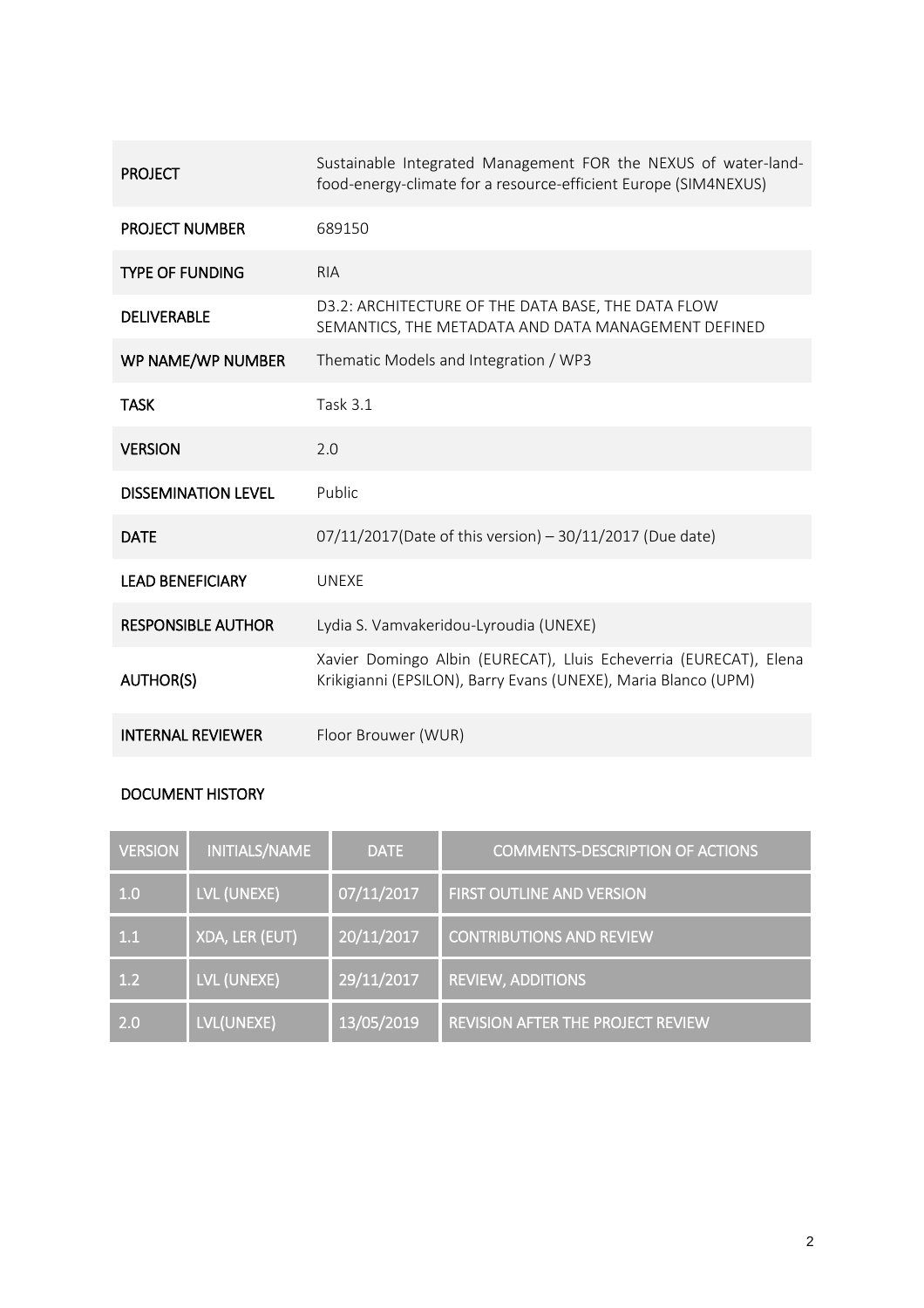#### REVIEWERS' COMMENTS

| D3.2 | Architecture of<br>the data base.<br>the data flow<br>semantics, the<br>metadata<br>ontology and<br>data<br>management<br>defined | Request for<br>revision | The deliverable is accepted after these minor editorial adjustments are<br>done:<br>- Unit of energy is strange (MV/month).<br>- Table 3 does not seem to be finished.<br>The following recommendations can be integrated in D4.9:<br>- The overall architecture of the data base and data flow is appropriate.<br>The use of one example (Sardinia) helps to better understand the<br>process.<br>- However, the heterogeneous nature of the source data, and the<br>variable levels of availability and completeness for different regions,<br>raises some questions about minimum requirement to ensure the<br>necessary level of quality and completeness to give confidence for real<br>use. It is recommended that before a simulation can be deemed ready<br>for use, for both the serious game and real simulations, the minimum<br>requirements for data and policies, including ontologies, should be<br>clarified.<br>- The machine learning algorithms, and more globally the learning from<br>the players and decisions, need more explanations.<br>- Same with the final list of inputs and outputs.<br>÷ |
|------|-----------------------------------------------------------------------------------------------------------------------------------|-------------------------|-------------------------------------------------------------------------------------------------------------------------------------------------------------------------------------------------------------------------------------------------------------------------------------------------------------------------------------------------------------------------------------------------------------------------------------------------------------------------------------------------------------------------------------------------------------------------------------------------------------------------------------------------------------------------------------------------------------------------------------------------------------------------------------------------------------------------------------------------------------------------------------------------------------------------------------------------------------------------------------------------------------------------------------------------------------------------------------------------------------------------|
|      |                                                                                                                                   |                         |                                                                                                                                                                                                                                                                                                                                                                                                                                                                                                                                                                                                                                                                                                                                                                                                                                                                                                                                                                                                                                                                                                                         |

#### **RESPONSE**

1. The units for energy have been corrected in Table 2B

2. The missing info in Table 3 has been added, as well as an explanatory note.

The remaining comments are related to another Deliverable from WP4 that has not yet been submitted. They will be taken into account in time.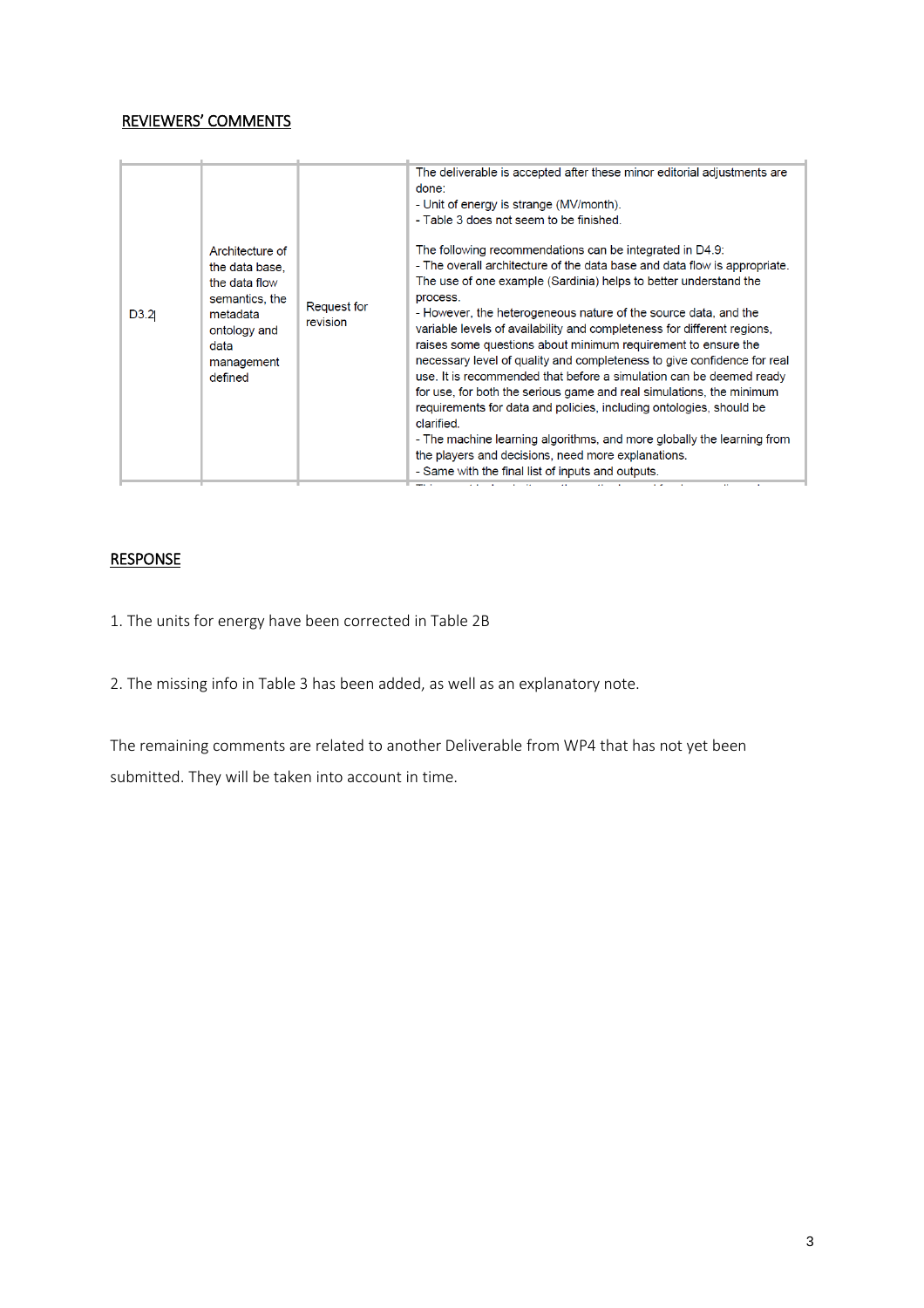# **Table of Contents**

|     | 3.1 Case study related data: model, arbitrary, thematic, and climate data 10 |  |
|-----|------------------------------------------------------------------------------|--|
|     |                                                                              |  |
|     |                                                                              |  |
| 4.2 |                                                                              |  |
|     |                                                                              |  |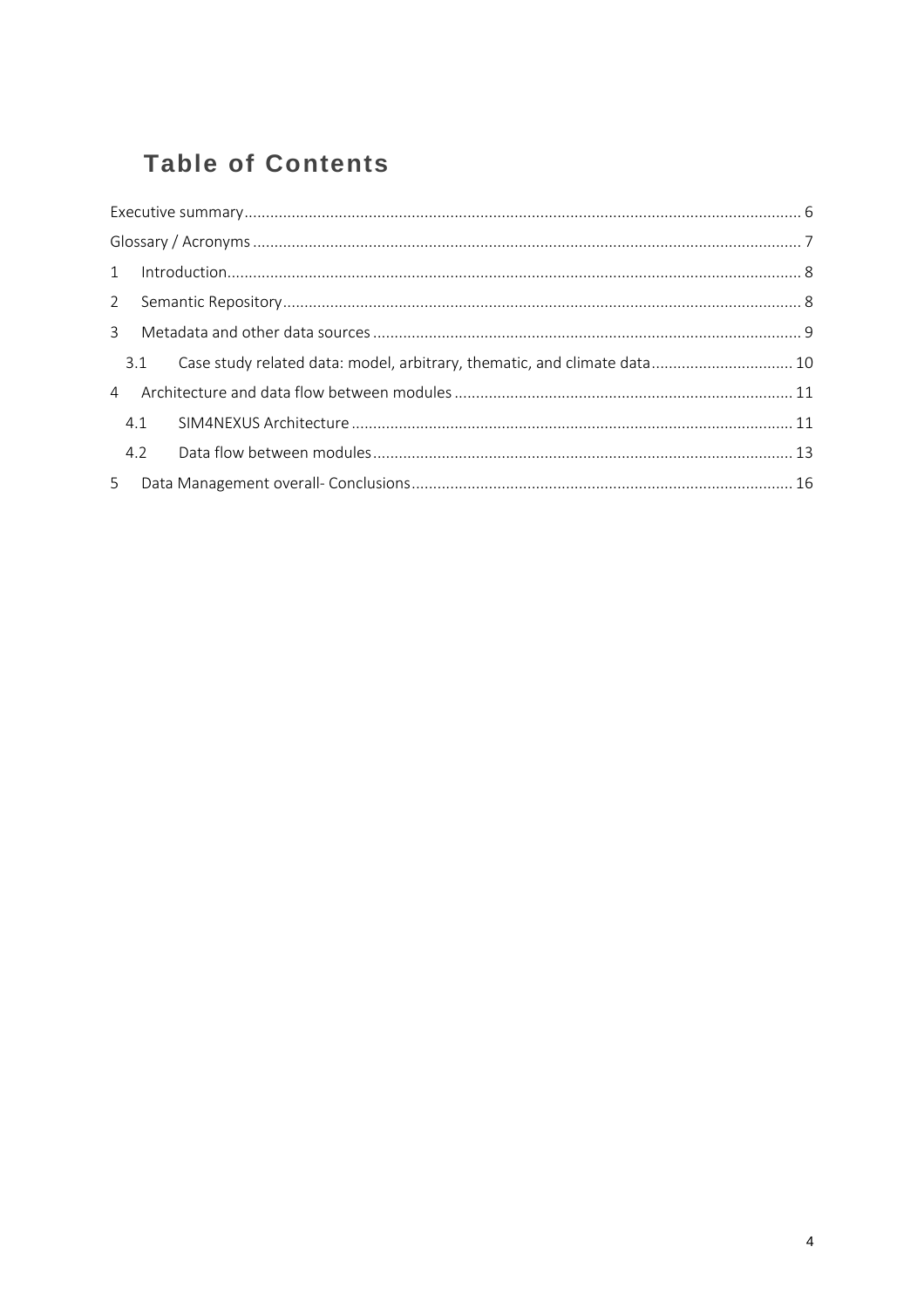# **Figures**

# **Tables**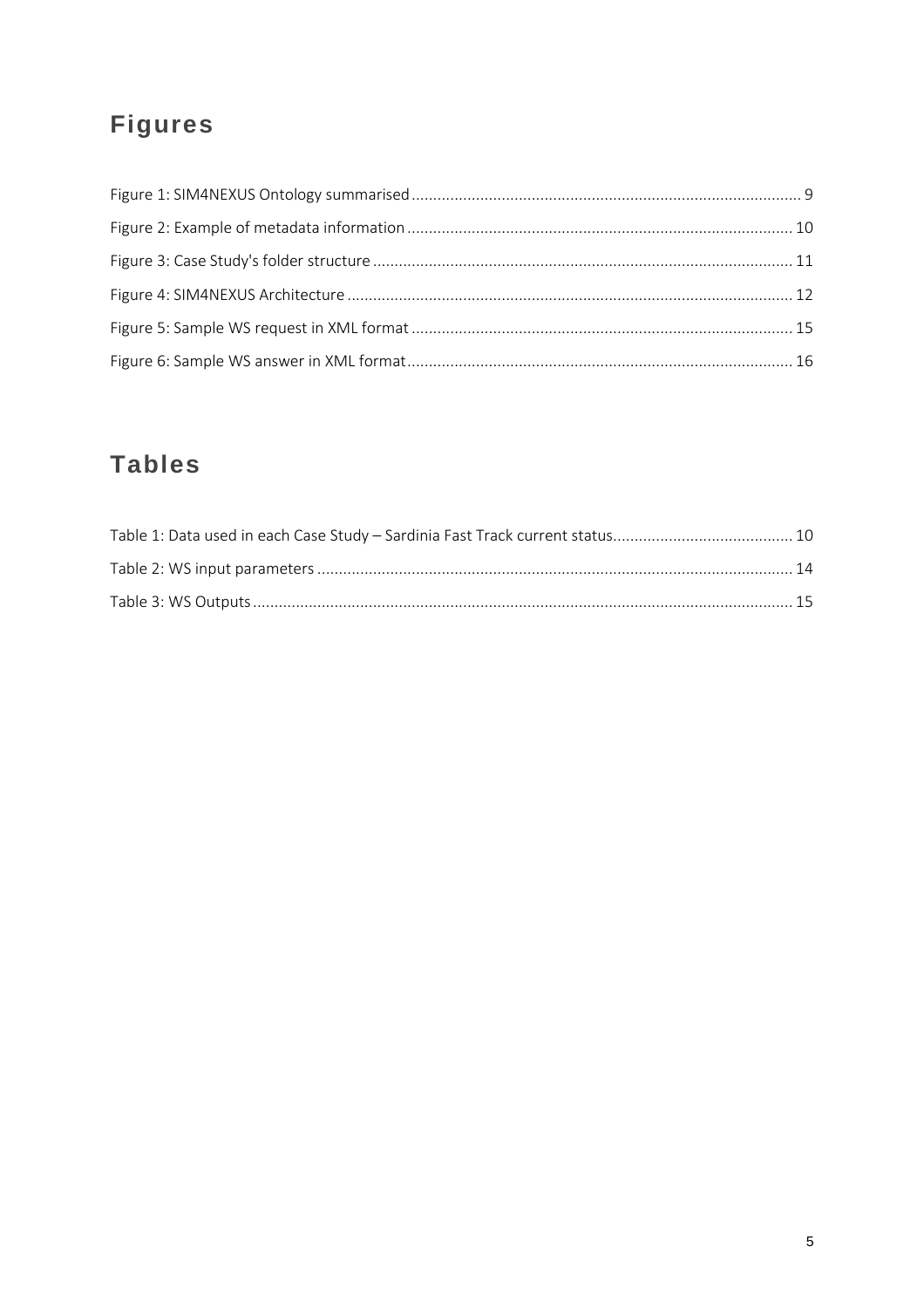### <span id="page-5-0"></span>**Executive summary**

This deliverable reports on the data flow between WP3 and WP4 for the development of the System Dynamics Models for each project study in WP3 and the information exchange for the development of the Serious Game in WP4. It is an intermediate report, showing that at the end of M18 the Architecture of the data base, the data flow, the metadata ontology, and data management have been defined.

More concretely, it firstly define the Semantic Repository, which is the storage where all information related to the Nexus, the specific Case Studies, and the Serious Game, among others, is stored in a standardised manner, making use of semantic technologies.

However, not all information is needed to be stored in the Semantic Repository, but is really important for the construction of the System Dynamic Models. These files, the folder structure where they are stored, the way they are shared, and accessed is provided in this report.

Finally, all this information will be put in production in the Serious Game User Interface. For doing that, web services are used to interchange information between the different modules in the SIM4NEXUS architecture. The current version of the architecture, the modules, and the web service is also provided in this report.

Changes with respect to the DoA

Not applicable.

#### Dissemination and uptake

This report will be released on the project website. The deliverable has been written to support the development of the SIM4NEXUS project and is open to all stakeholders, including the case study leaders and researchers contributing to the case studies.

#### Short Summary of results (<250 words)

This deliverable reports on the data flow between WP3 and WP4 for the development of the System Dynamics Models for each project study in WP3 and the information exchange for the development of the Serious Game in WP4. It is an intermediate report, showing that at the end of M18 the Architecture of the data base, the data flow, the metadata ontology, and data management have been defined.

Evidence of accomplishment

Submission of report.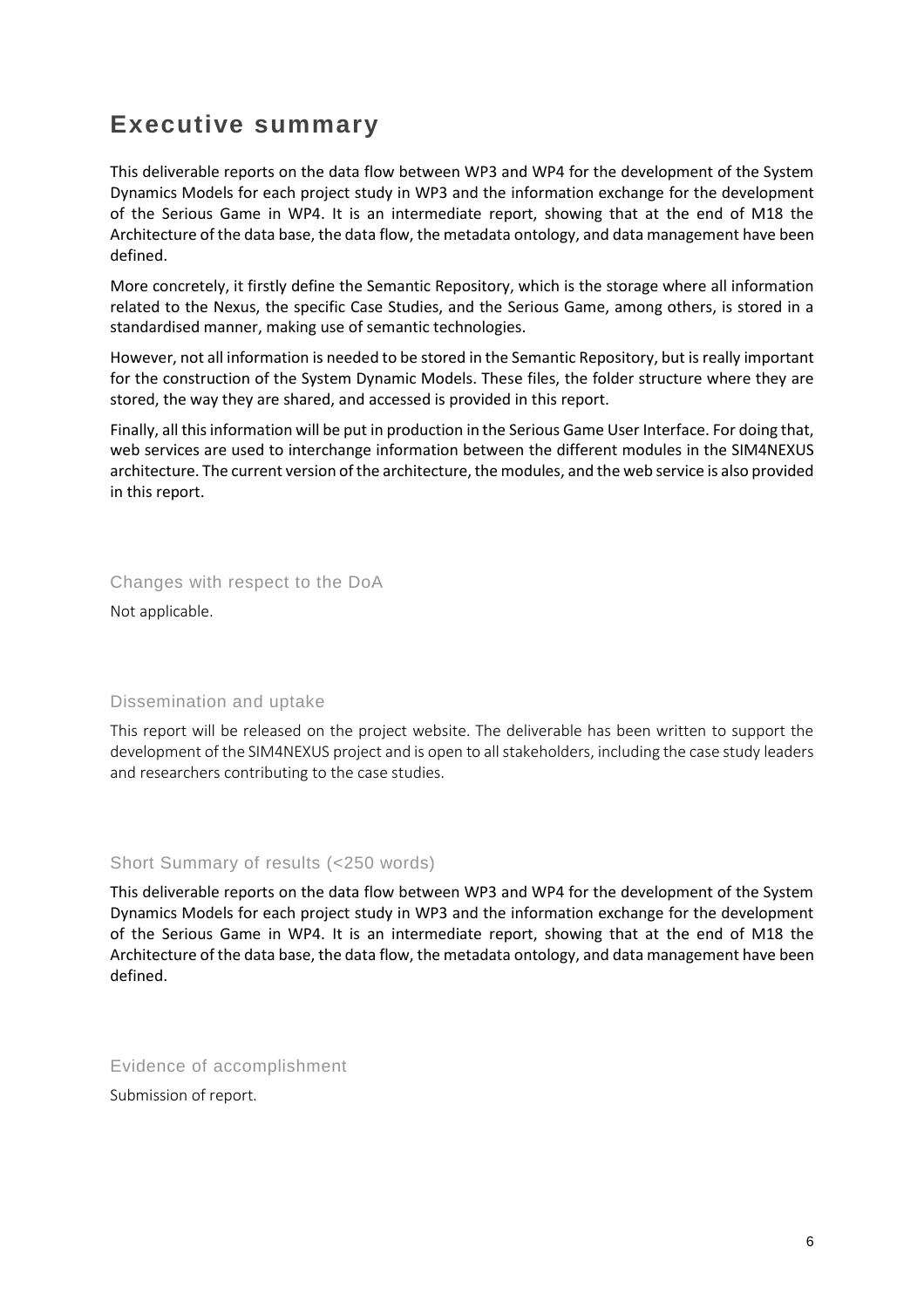### <span id="page-6-0"></span>**Glossary / Acronyms**

As the document is being written, terms and glossary will be added here as needed. Before the last version is submitted this list will be re-arranged alphabetically by the lead author.

| <b>TERM</b>   | EXPLANATION/MEANING                                |
|---------------|----------------------------------------------------|
| <b>API</b>    | Application Programming Interface                  |
| <b>ASCII</b>  | American Standard Code for Information Interchange |
| <b>CSV</b>    | Comma Separated Values                             |
| GDP           | <b>Gross Domestic Product</b>                      |
| GIS           | Geographic Information System                      |
| <b>JSON</b>   | JavaScript Object Notation                         |
| <b>KEE</b>    | Knowledge Elicitation Engine                       |
| OWL           | Web Ontology Language                              |
| R             | Programming language                               |
| SDM           | <b>System Dynamics Modelling</b>                   |
| <b>STELLA</b> | Graphics and development software for SDM          |
| <b>WPS</b>    | Web Processing Service                             |
| XML           | eXtensible Markup Language                         |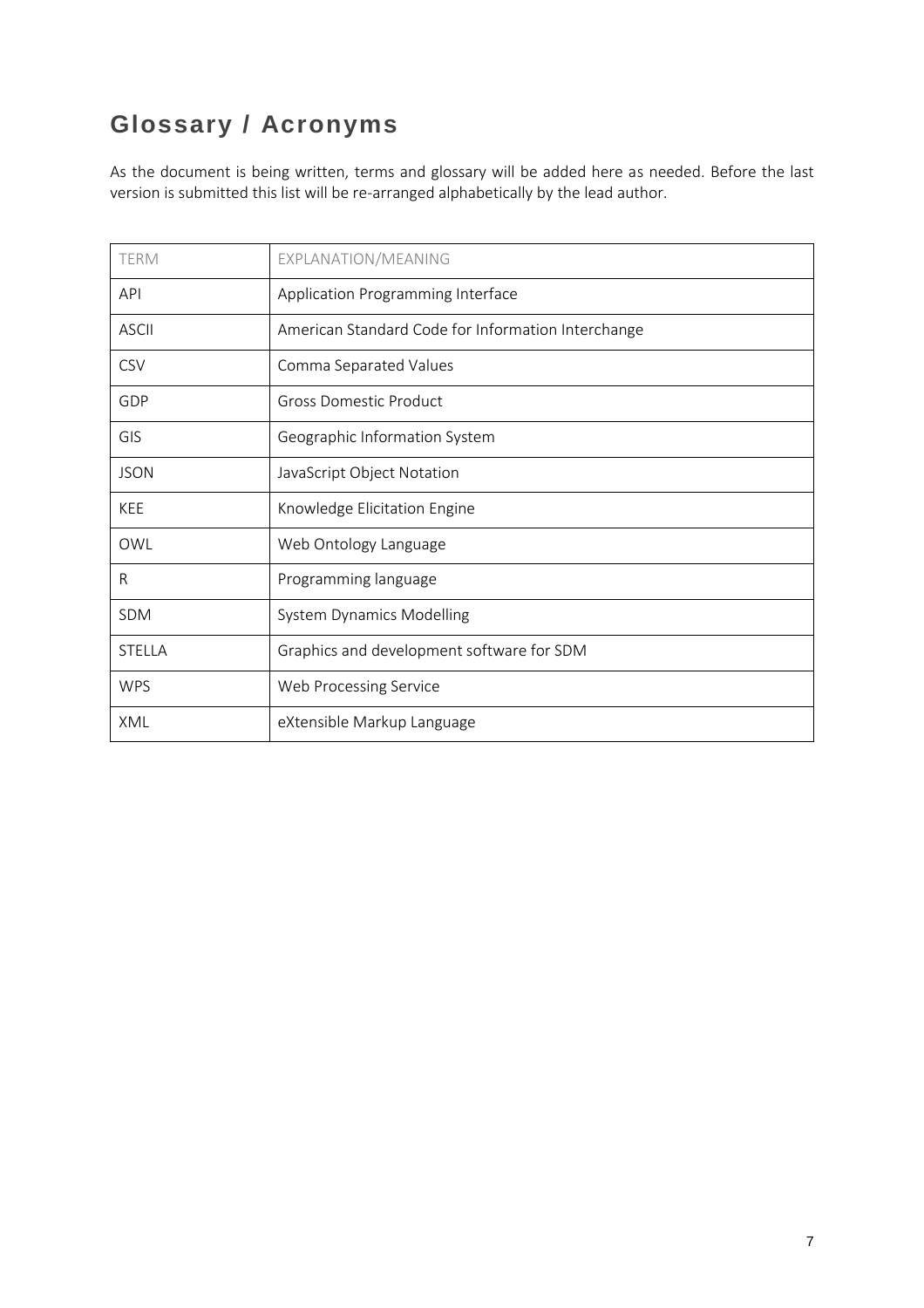## <span id="page-7-0"></span>**1 Introduction**

In SIM4NEXUS (WP3) different types of thematic models will be applied for the case studies (T3.3), each with their own data type format, under different scenarios, as detailed in this Deliverable 3.1, and Deliverable 4.2. Also the outputs from the thematic models, the downscaling (T3.2) and the data coming from freely accessible sources need to be organized in a convenient way for the complexity science models (T3.4 and T3.5) and compatible for WP4, including additional and non-numerical information, as needed. Task 3.1 coordinates all these actions and activities for the smooth execution of all the tasks in WP3 and the compatibility of data flow for smooth cooperation with the other related WP, namely WP4.

This Deliverable is an output related to the work carried out within Task 3.1. It is an intermediate report, at the end of M18, showing that the data flow and structure, for the development of complexity science models and the Serious Game for each Case Study have been defined. It covers work related to both WP3 and WP4, covering activities in both Work Packages and coordinating data share and data flow between them. It also details data types used, and shared folder structure to better understand how the information is accessed and used. Consequently the partners involved in this report are the two WP Leaders and Co-Leaders: UNEXE and UPM (WP3), EURECAT and EPSILON (WP4).

The work detailed in this document is strongly linked to another Deliverable (D4.2), where the Data Management Plan in full is detailed, together with the definition of existing datasets.

Structure of this document:

- 1. Introduction: This section.
- 2. **Semantic Repository:** Current version of the Semantic Repository is depicted, entities, relationships, formats, and storage is defined.
- 3. Metadata and other data sources: Datasets and other data sources used for building the SDM are depicted. Also how these datasets are stored, shared, and accessed.
- 4. Architecture and data flow between modules: this section previews the SIM4NEXUS architecture and data flow between modules which gives support to all computation needs in this project, focused in the Sardinia's Fast track, but intended to be the guide and basis for the others.
- 5. Data Management: Refers to Deliverable 4.2, where it is deeply explained.

### <span id="page-7-1"></span>**2 Semantic Repository**

The Semantic Repository is designed to store information related to the concepts, properties and restrictions from the Nexus procedures; to improve the data integration of diverse sources and, finally, to give a better analytical power. This repository, which is currently focused in provide support to the information flow between the System Dynamics Models and the Serious Game User interface, will also allow for knowledge storage related to the Nexus, policies, etc., coming from WP1 and WP2.

A triple-store is being used to be the base of the repository and an ontology to semantically represent the stored data. The ontology is still under development and represents the SIM4NEXUS knowledge and scope. Currently, the top concept is the 'Session', which represent a game or session in the Serious Game. Linked to the 'Session' there are a 'User', representing the player, and a 'StudyCase' which, in turn, it is related with a specific 'Model', a SDM. In order to represent the Nexus state through the game, the 'Session' has a list of 'StateEvolution', which represent the way from one state ('State') to the new state ('State'), applying certain polices ('Policy'). The 'State' is defined by 'NexusComponent' (for instance 'Climate and environment' or 'Water') and these components have a specifics parameters ('Parameter').

The ontology is defined using the Web Ontology Language (OWL), a Semantic Web language designed to represent rich and complex knowledge about things, and relations between things.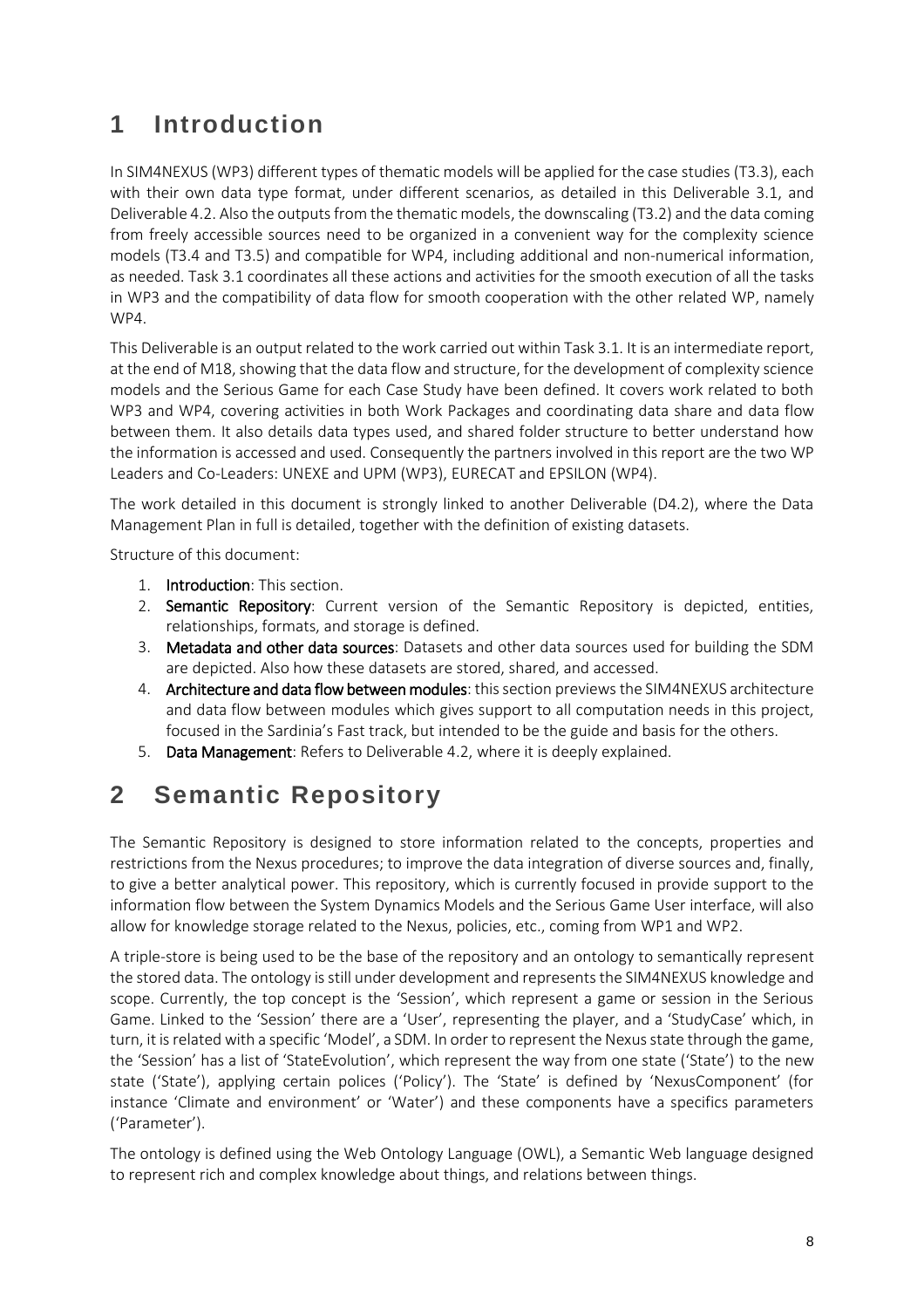

Figure 1: SIM4NEXUS Ontology summarised

Some existing ontologies, related to the Nexus, have been analysed to be involved in the SIM4NEXUS context:

- WatERP ontology, which reflects the water manager's expertise to manage water supply and demand. The novelty of WatERP ontology lies on including man interactions with the natural paths as a mechanism to understand how affect into the water resources management with the objective to match supply with demand, these interactions could range from infrastructures to management decisions.
- WEFNexus ontology, which concern Water, Energy and Food derived by the European Directives: Article 2 of EU Directive 98/83/EC that defines the water intended for human consumption; Article 2 of EU Directive 2003/30/EC that defines bio-fuels; Article 2 of EU Regulation 178/2002/EC that defines food.

### <span id="page-8-0"></span>**3 Metadata and other data sources**

Several datasets are used as input for the System Dynamics Models, basically coming from the thematic models. The SIM4NEXUS repository (see D4.2) provides cloud storage and file sharing (among others), and stores the different necessary datasets and other files to build the SDM. These files can be divided in 4 main categories: i) Model Data; ii) Arbitrary Data; iii) Thematic Data; and iv) Climate Data.

The present report focuses on the data used and/or generated for the Sardinia's Case Study, which has been set as the Sardinia's Fast Track, a simple case study taken to the end to provide an example and guidance to the other case studies.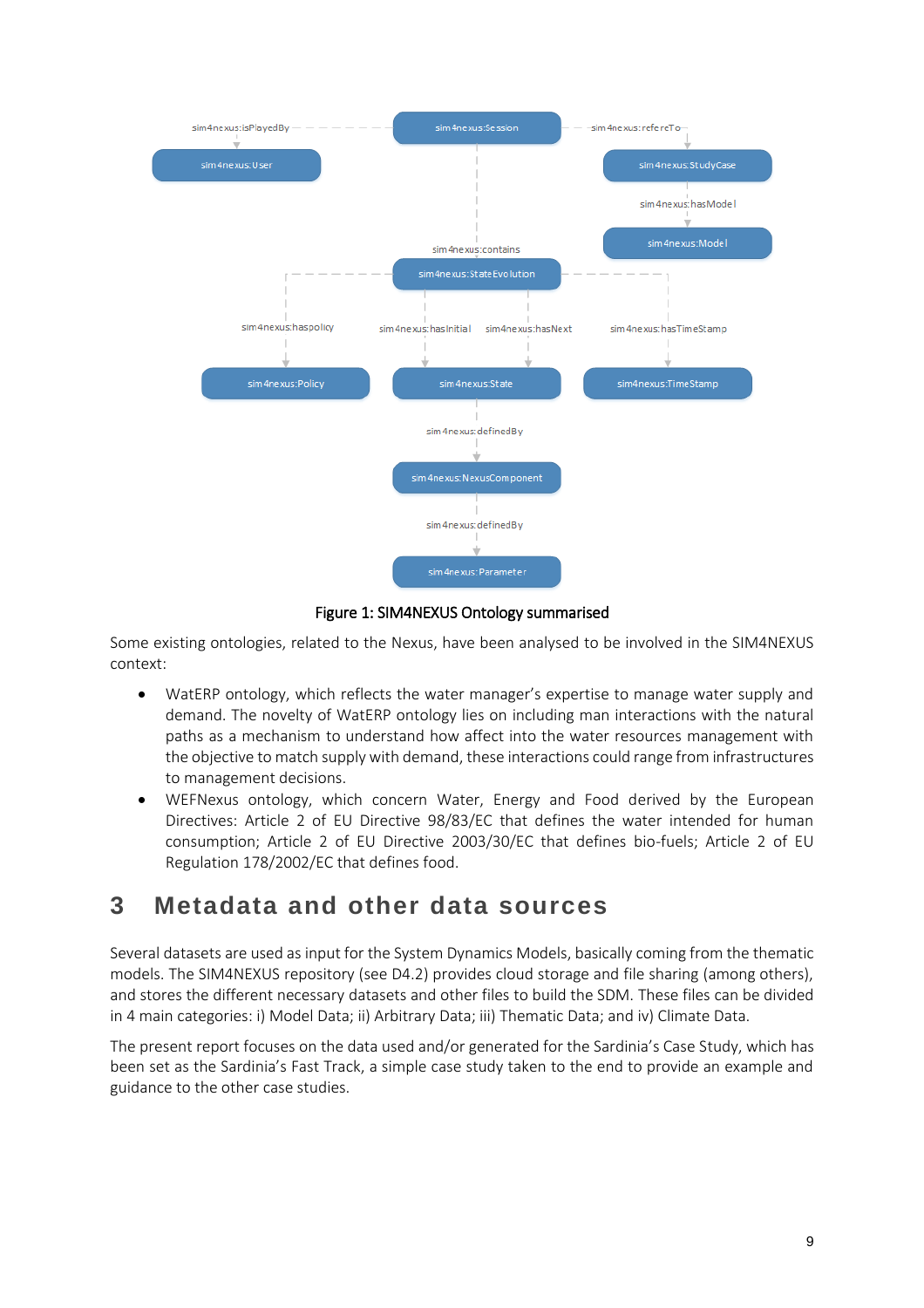### <span id="page-9-0"></span>**3.1 Case study related data: model, arbitrary, thematic, and climate data**

The model data contains all the files necessary to run each thematic or conceptual model involved in the case study. The [Table 1: Data used in each Case Study](#page-9-1) – Sardinia Fast Track current status summarises which types of data have been used for the Sardinia's Fast Track. When necessary, some metadata is added to each file to better describe its contents, units, etc. An example of this can be checked i[n Figure 2: Example of metadata information.](#page-9-2)

| The value depends on the variable coded in the individual<br>file name. These are the standardised variable acronyms<br>used in climatology:                                                                                                                                                                                                                                                                                                                                                                               |
|----------------------------------------------------------------------------------------------------------------------------------------------------------------------------------------------------------------------------------------------------------------------------------------------------------------------------------------------------------------------------------------------------------------------------------------------------------------------------------------------------------------------------|
| = Precipitation, originally given as $m/s$ or $mm/s$ , converted to $mm/d$<br>pr<br>$=$ Relative humidity in %, 2 m above ground<br>rhs<br>rlds = Long-wave downward solar radiation at the ground in $W/m^2$<br>rsds = Short-wave downward solar radiation at the ground in $W/m^2$<br>tas = Average air temperature 2 m above ground, usually given in K, but converted<br>to °C<br>tasmax = Daily maximum air temperature<br>tasmin = Daily minimum air temperature<br>wind = Wind speed at 10 m height, given in $m/s$ |

#### Figure 2: Example of metadata information

<span id="page-9-2"></span>This metadata is only added inside the file when the file format allows it. Otherwise, a small text file is added in the folder containing the related files to simplify understanding of contents. At the moment, only Sardinia's datasets and other sources are defined. It is expected that these efforts will be useful for other case studies, but is also known that new data formats, and file types will appear, and may require modify the folder structure, and of course, add more file descriptions.

| Thematic model, concept, or other sources | Files and datasets                                                                                                                                                                                                                                                                   |  |
|-------------------------------------------|--------------------------------------------------------------------------------------------------------------------------------------------------------------------------------------------------------------------------------------------------------------------------------------|--|
| CAPRI (model, thematic)                   | Excel/CSV files for the baselines                                                                                                                                                                                                                                                    |  |
| E3ME (model, thematic)                    | Excel/CSV files for electricity, oil, gas, coal,<br>biomass, and heat demand. Also<br>GDP.<br>investment, employment, among others                                                                                                                                                   |  |
| GTAP (model, thematic)                    | Excel/CSV files for GDP, etc.                                                                                                                                                                                                                                                        |  |
| SDM (model)                               | Stella files for the Sardinia's SDM                                                                                                                                                                                                                                                  |  |
| Climate data (climate)                    | DAT files with historical data about precipitation,<br>relative humidity, long-wave downward solar<br>radiation at the ground, long-wave downward<br>solar radiation at the ground, daily maximum air<br>temperature, daily minimum air temperature,<br>and wind speed at 10m height |  |

<span id="page-9-1"></span>

|  |  | Table 1: Data used in each Case Study - Sardinia Fast Track current status |
|--|--|----------------------------------------------------------------------------|
|--|--|----------------------------------------------------------------------------|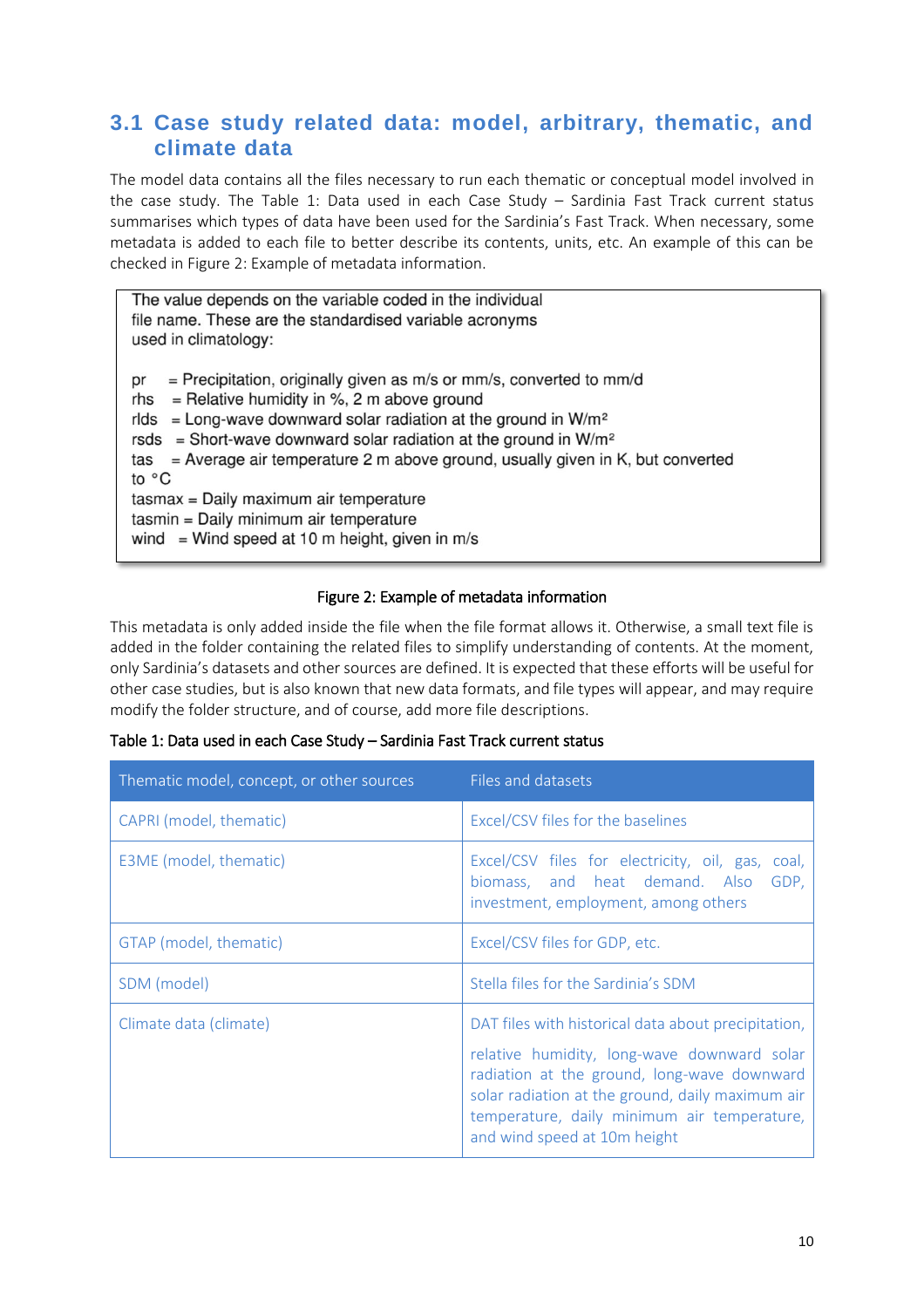| Thematic model, concept, or other sources        | Files and datasets                                           |  |  |
|--------------------------------------------------|--------------------------------------------------------------|--|--|
| Conceptual (model, thematic, arbitrary, climate) | ASCII/DAT files for monthly climate inputs                   |  |  |
|                                                  | GIS layers for dams location                                 |  |  |
|                                                  | GIS layers for digital elevation model                       |  |  |
|                                                  | Excel/CSV files for outputs                                  |  |  |
|                                                  | PowerPoint file for<br>conceptual<br>model<br>representation |  |  |

These files are clearly organised in a shared data folder, which structure is being replicated while the other case studies are being studied and evolved. So, it is not only needed for current research on Sardinia's Case Study, but it is being used as example and guide for the other case studies.



Figure 3: Case Study's folder structure

### <span id="page-10-0"></span>**4 Architecture and data flow between modules**

### <span id="page-10-1"></span>**4.1 SIM4NEXUS Architecture**

[Figure 4: SIM4NEXUS Architecture](#page-11-0) depicts the different modules which make the Serious Game developed under SIM4NEXUS project a reality. At the top of the solution schema there is the Serious Game Graphic User Interface, which allows the users to interact with the system, creating an immersive environment, where they can take different decisions and actions, giving them the corresponding responses and, finally, allowing the fact "to learn by doing".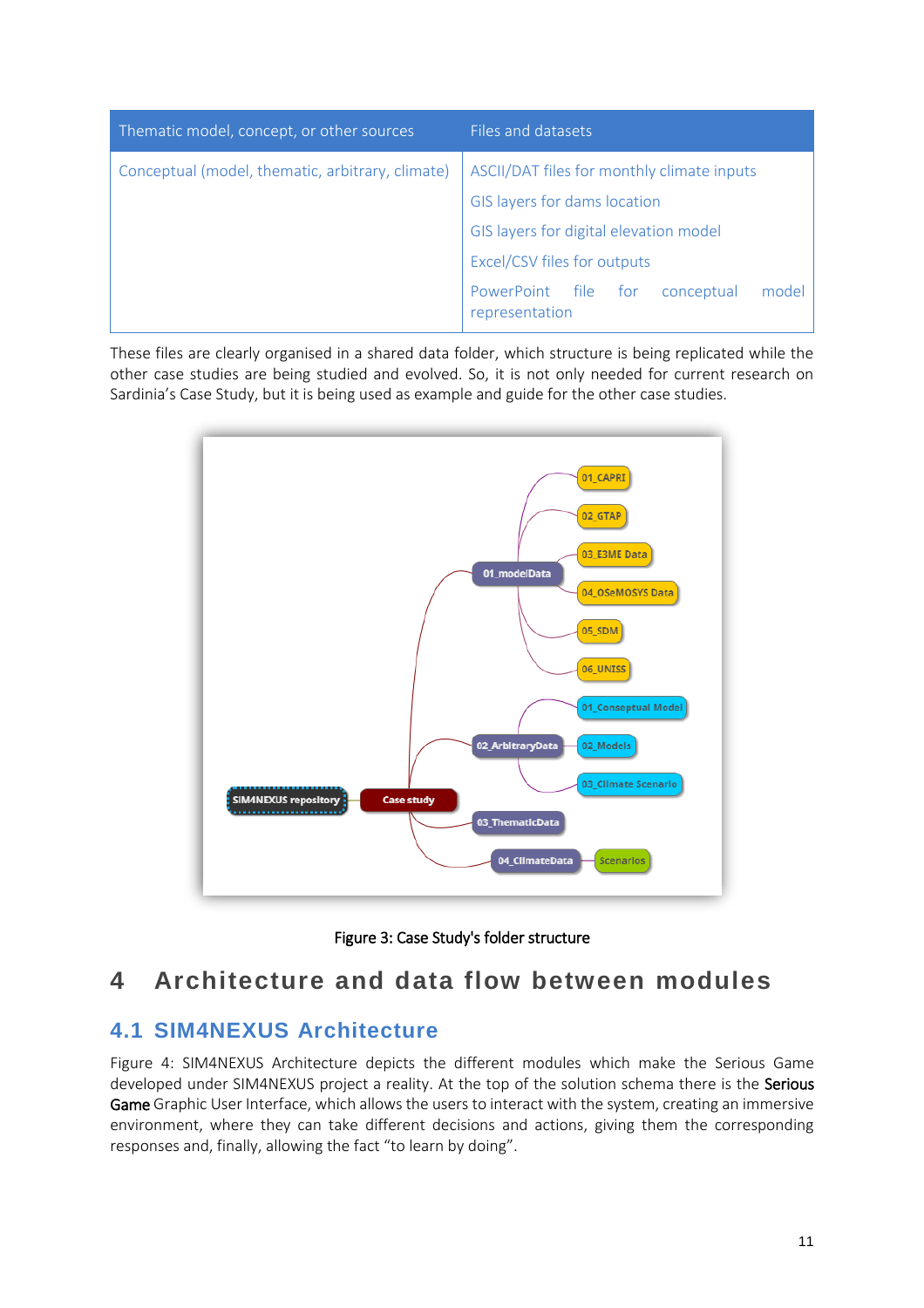

Figure 4: SIM4NEXUS Architecture

<span id="page-11-0"></span>In the next level, there is the Knowledge Elicitation Engine (KEE) (WP4), the core of the system, which englobes the Web Service API (WS), the Coordination Module (CM), the Semantic Repository (SR), the Decision Support System (DSS), the Inference Engines (IE), the Agent Based Modelling (ABM) and the Analytical Engine (AE).

The Web Service API establishes the communication point between the SG and the KEE, dealing with all the requests and responses. Next, the Coordination Module, which manages all the logics in the system and monitors all the infrastructure status. The Semantic Repository works as a knowledge base, where the generated data is stored following the defined ontology (see Section 2 in this report), allowing the Analytical Engine to be able to learn from these data through machine learning algorithms. The Decision Support System tries to provide recommendations and feedback to users in each step of the SG. Finally, the Agent Based Modelling implements intelligent software agents, based on the acquired knowledge.

At the bottom of the schema there is the **Nexus Integration** layer (WP3), which provide the system with the basic Nexus knowledge to operate with, based on the Thematic Models, through the SDM Engine.

#### Web Service API

The Web Service (WS) follows the provided rules by the OpenGIS® Web Processing Service (WPS) Interface Standard for standardizing how have to be the inputs and outputs for geospatial processing services. The standard also defines how an execution of a process has to be requested by a client, and how the process output is handled. It defines an interface that facilitates the publishing of geospatial processes and clients discovery of and binding to those process. More details in the next section.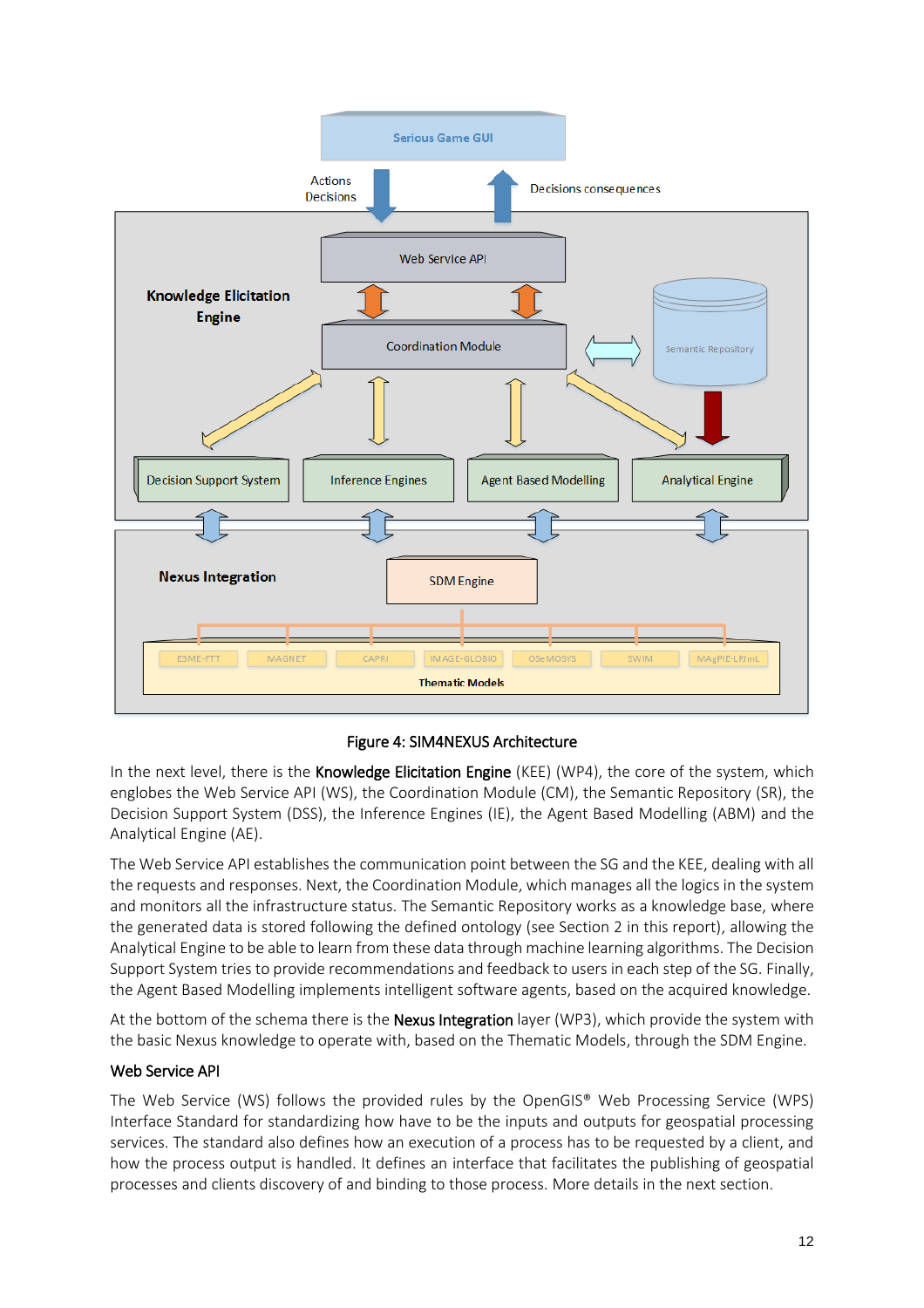#### Coordination module

The Coordination Module (CM) works as a central core of the KEE, managing and monitoring all the processes that are involved in the system and ensuring the correct behaviour. It is the responsible for storing all the data in the semantic repository following the SIM4NEXUS ontology.

#### Analytical Engine

The Analytical Engine (AE) uses different techniques, from the machine learning scope (supervised and unsupervised learning), to learn from the data stored in the semantic repository and the decisions taken by users.

#### Inference Engine

The Inference Engine (IE) analyse in real time each decision taken by the users to obtain new knowledge from them.

#### Decision Support System

The Decision Support System (DSS) provide recommendations to users based on the Nexus knowledge, case studies affecting policies, system dynamics results and case study context information, the Analytical Engine and also uses the Inference Engine to obtain knowledge from current action analysis.

#### Agent Based Modelling

The intelligent software agents are used in the SG to simulate artificial players that interact with the real users. Also are used to run agent-based simulations of possible consequences of policy scenarios that directly or indirectly influence actors' behaviours.

### <span id="page-12-0"></span>**4.2 Data flow between modules**

The main interface to obtain information inside the KEE is the Semantic Repository, which interchanges information between modules directly. However, a difference exists in regards to the relation between the Serious Game User Interface, the Knowledge Elicitation Engine, and the SDM in the Nexus integration. In that case, the Web Service API is used.

The deployed web service (WS) follows the provided rules by the OpenGIS® Web Processing Service (WPS) Interface Standard for standardizing how have to be the inputs and outputs for geospatial processing services. The standard also defines how an execution of a process has to be requested by a client, and how the process output is handled. It defines an interface that facilitates the publishing of geospatial processes and clients discovery of and binding to those process.

By integrating artificial intelligence, the game will be able to learn from the players and the decisions they make, expanding its ability to identify nexus effects and improving its predictive capabilities with each interaction. So, these parameters will be stored into the knowledge base with an identifier, assigned to each session or game in the SG, and a timestamp, to be able to establish a link and an order among them and, finally, to ensure the correct learning.

When enough data will be available to provide a good source for the machine learning algorithms, the system will enable these procedures.

The current version of the WS has the input parameters which can be seen in [Table 2: WS input](#page-13-0)  [parameters.](#page-13-0) The outputs of this WS can be checked in [Table 3: WS Outputs.](#page-14-0) This is a simplified version of the WS to be able to go ahead with the Sardinia's Fast Track Case Study. The structure of the web service's inputs and outputs will vary during the project execution. However, a generalisation of them is being studied in order to simplify adaptation of the user interface to new versions.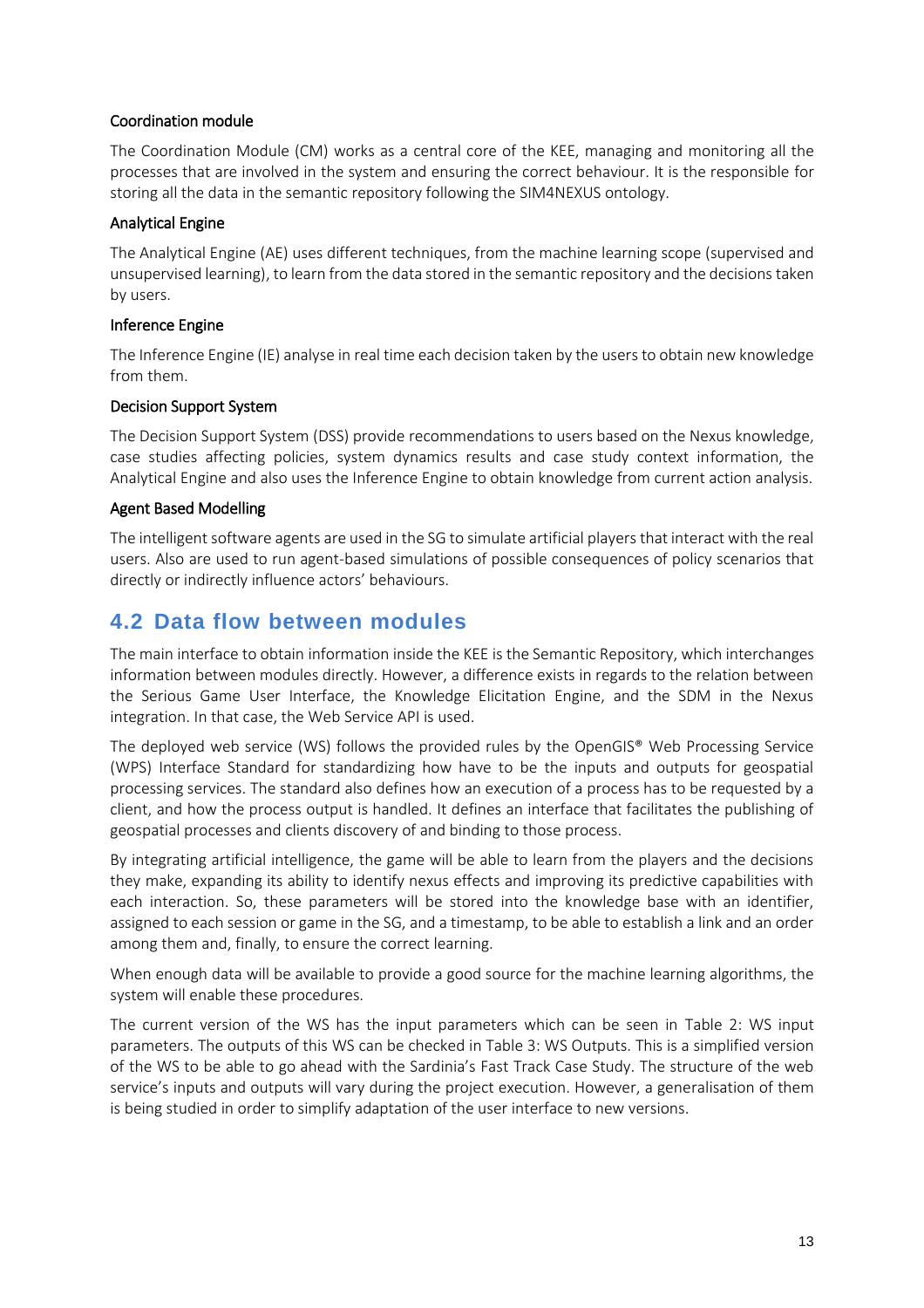#### <span id="page-13-0"></span>Table 2: WS input parameters

| Variable               | Unit                           | Min            | <b>Max</b> |
|------------------------|--------------------------------|----------------|------------|
|                        | <b>Serious Game Parameters</b> |                |            |
| Game_ID                | Unitless                       |                |            |
| Timestamp              | Unitless                       | $\overline{0}$ |            |
|                        | Socio economic                 |                |            |
| Population             | Million                        | $\Omega$       | 2500000    |
|                        | Water                          |                |            |
| Reservoir              | Million $m^3$                  |                |            |
| Basin_surface          | Km <sup>2</sup>                |                |            |
| PPtable                |                                |                |            |
| Coef_defluss           | Unitless                       |                |            |
| ET_open_body           |                                |                |            |
| Industrial             | Million $m^3/m$ onth           |                |            |
| Tourism                | Million m <sup>3</sup> /month  |                |            |
|                        | Energy                         |                |            |
| Energy_balance         |                                |                |            |
| Solar production       | <b>MW</b>                      | $\overline{0}$ |            |
| Wind_production        | <b>MW</b>                      | $\overline{0}$ |            |
| Other energy           | <b>MW</b>                      | $\mathbf 0$    |            |
|                        | Joule                          | $\overline{0}$ |            |
| Agri_energy_demand     | Joule                          |                |            |
| Domestic_energy_demand |                                | $\mathbf 0$    |            |
| Industry_energy_demand | Joule                          | $\overline{0}$ |            |
| Service_energi_demand  | Joule                          | $\mathbf 0$    |            |
| Percap_demand          | Joule                          | $\overline{0}$ |            |
|                        | <b>Food and Agriculture</b>    |                |            |
| Fruit                  | Tons/km <sup>2</sup>           | $\theta$       | 2500       |
| Grape                  | Tons/ $km^2$                   | $\mathbf 0$    | 2500       |
| Maize                  | Tons/km <sup>2</sup>           | $\overline{0}$ | 2500       |
| Oat                    | Tons/km <sup>2</sup>           | $\mathbf 0$    | 2500       |
| Olive                  | Tons/km <sup>2</sup>           | $\overline{0}$ | 2500       |
| Pasture                | Tons/ $km2$                    | $\mathbf 0$    | 2500       |
| Potato                 | Tons/ $km^2$                   | $\overline{0}$ | 2500       |
| Citrus                 | Tons/km <sup>2</sup>           | $\mathbf 0$    | 2500       |
| <b>Rice</b>            | Tons/km <sup>2</sup>           | $\mathbf 0$    | 2500       |
| Rotation               | Tons/ $km2$                    | $\mathbf 0$    | 2500       |
| Tomato                 | Tons/ $km2$                    | $\mathbf 0$    | 2500       |
| Veg                    | Tons/ $km^2$                   | $\mathbf 0$    | 2500       |
| Wheat                  | Tons/km <sup>2</sup>           | $\overline{0}$ | 2500       |
| Fruit_area             | km <sup>2</sup>                | $\mathbf 0$    |            |
| Grape_area             | km <sup>2</sup>                | $\mathbf 0$    |            |
| Maize_area             | km <sup>2</sup>                | $\mathbf 0$    |            |
| Oat_area               | km <sup>2</sup>                | $\mathbf 0$    |            |
| Olive_area             | km <sup>2</sup>                | $\mathbf 0$    |            |
| Pasture_area           | km <sup>2</sup>                | $\overline{0}$ |            |
| Potato_area            | km <sup>2</sup>                | $\mathbf 0$    |            |
| Citrus_area            | km <sup>2</sup>                | $\mathbf 0$    |            |
| Rice_area              | km <sup>2</sup>                | $\mathbf 0$    |            |
| Rotation_area          | km <sup>2</sup>                | $\mathbf 0$    |            |
|                        |                                |                |            |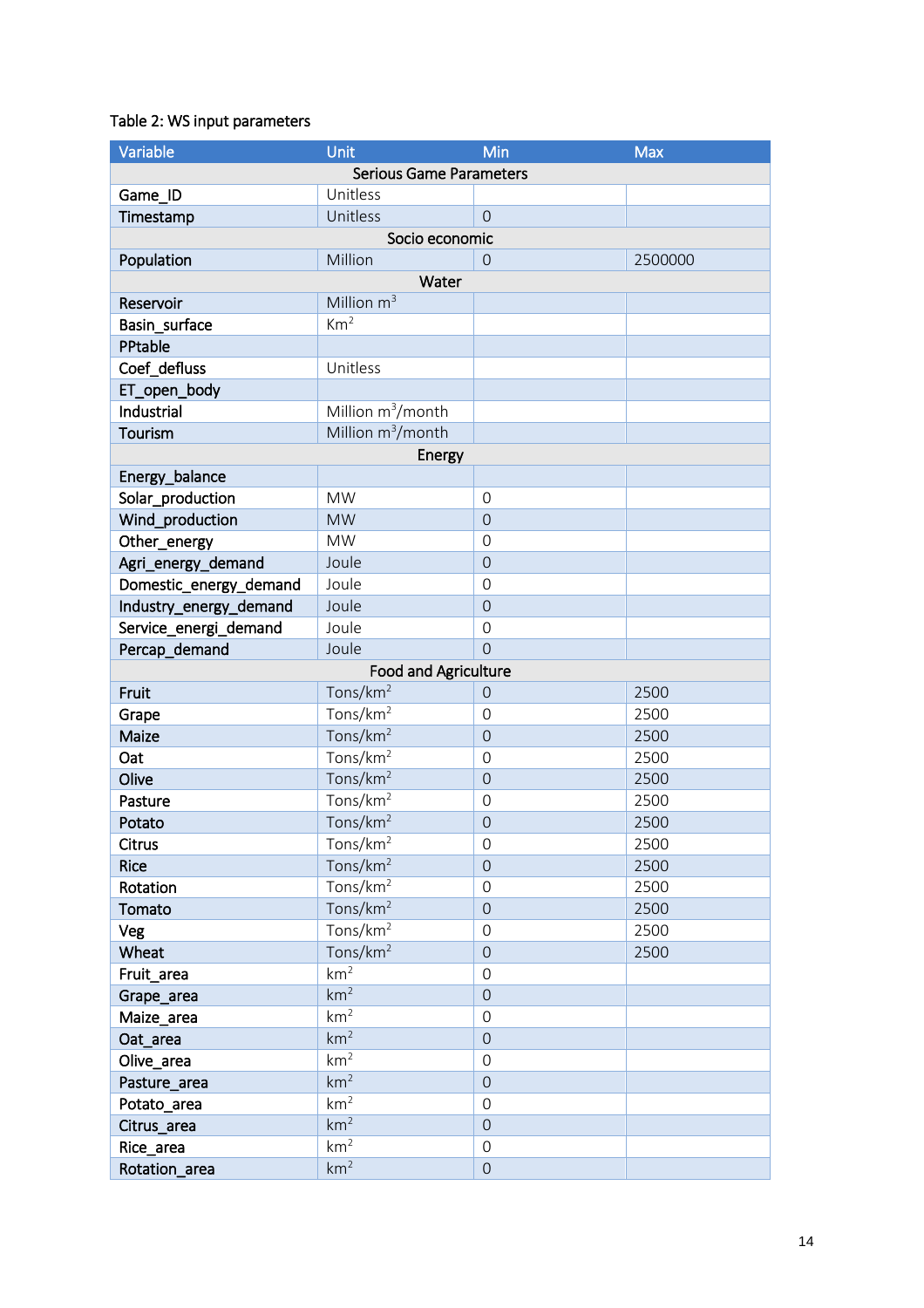| Tomato area | km <sup>2</sup> |  |
|-------------|-----------------|--|
| Veg_area    | km <sup>2</sup> |  |
| Wheat area  | km              |  |

#### <span id="page-14-0"></span>Table 3: WS Outputs

| Variable         | <b>Unit</b>   | Min     | <b>Max</b> |
|------------------|---------------|---------|------------|
| time             | <b>Months</b> |         | 12         |
| <b>Reservoir</b> | Million $m^3$ | 1467.24 | 2102.76    |
| Energy_balance   | Unitless      | 1.0     | 1.0        |

Please note: For the Energy Balance the model adaptive and was designed so that supply always equalled demand so the energy balance in this model was always equal to 1

Currently, in order to fulfil requirements coming from both sides (Serious Game UI, and SDMs), the web service response is provided using XML format. However, we are studying whether it would be interesting to use a hybrid approach using XML and JSON format to both give support to WPS standards, and simplify data manipulation in WS clients. [Figure 5: Sample WS request in XML format](#page-14-1) an[d Figure 6:](#page-15-1)  [Sample WS answer in XML format,](#page-15-1) show examples of a request and the corresponding answer performed while interacting with the Web Service.

<span id="page-14-1"></span>

Figure 5: Sample WS request in XML format